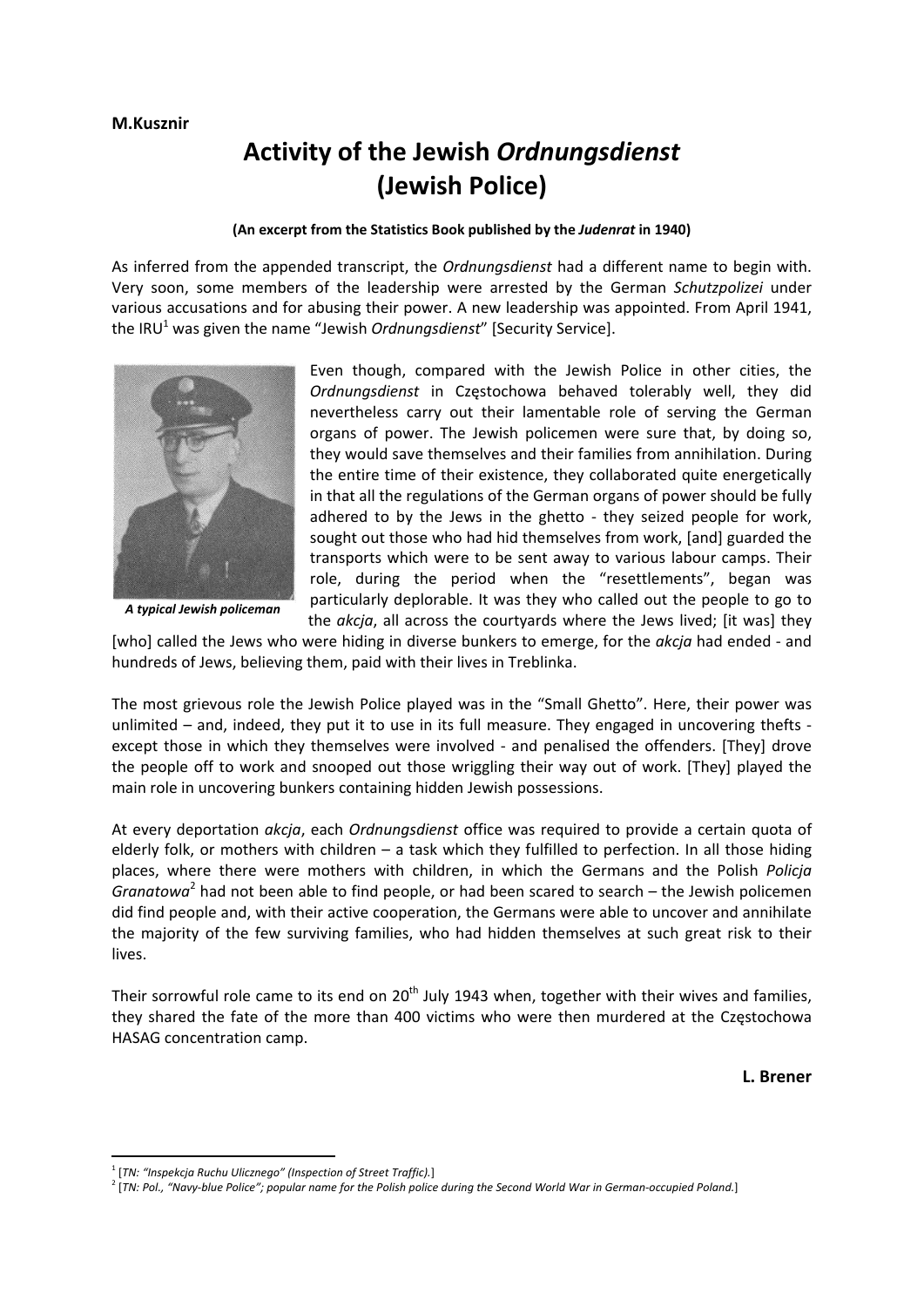## **Protocol3**

Following the deportation of the Jews, 6,500 Jews were still left in Częstochowa. They were confined to a small ghetto. At initiative of the Bund, an inter-party conference, regarding the formation of a resistance movement, was called at the premises where the Zionist youth were living (this later became a *kibbutz* [(fighting) commune]). The Bund, Left‐wing *Poalei Zion*, Communists, *Ha'Shomer* [*Ha'Tzair*], Gordonia and general Zionists participated in this conference.

As a result of the conference, a [branch of the] Jewish Fighting Organisation [ŻOB] was created, which set itself the goal of defending the ghetto in the event it should be liquidated by the Germans. A defence committee was created, which included Comrades L. Brener, M. Kusznir [and] H. Prozer ‐ Bund; A. Szymonowicz - Left-wing *Poalei Zion*; S. Abramowicz - Communists; Juda [?], R. Glanc, Gewircman [and] Kantor - Zionist groupings, and Mendel Fiszlewicz - "Nadrzeczna 66 Group"<sup>4</sup>. The military leadership was given over to the independent Jewish captain, Dr A. Wolberg.

Weapons began to be made and a plan of resistance was formulated, in case of an *akcja*. Petrol and other flammables, with which to set fire to the ghetto, were also prepared. Comrade Fiszlewicz was put in charge of carrying this operation out. Comrades Frajman and Jochimek took it upon themselves to break through the barbed wire at different points in the ghetto. The Fighting Organisation was divided into *drużyny* [teams/squads] according to their political affiliation, as well as mixed *drużyny* according to their workplace.

Thus, the work was conducted in a deeply clandestine manner until  $4<sup>th</sup>$  January 1943. On  $4<sup>th</sup>$  January, when a small number of fighters remained in the ghetto - all the others were at work outside the ghetto ‐ the Germans carried out a "selection" amongst those who were employed inside the ghetto. The small group of combatants, who were in the ghetto, could not decide how to proceed. Then, on his own, Mendel Fiszlewicz began shooting at the gendarmes, wounding one. Twenty-five victims fell on that occasion, including Mendel Fiszlewicz and Izio Fajner of the Nadrzeczna 66 Group and Herszl Frajman of the Bund.

A serious divergence of views followed this episode, which led to a schism within the Fighting Organisation.

The standpoint of the Bund and the Left‐wing *Poalei Zion* was that individual offensives were to be avoided, and that all attention needed to be focused on defending the ghetto in the event of an *akcja*. All the other groupings maintained that they had to give up on the idea of defending the ghetto, and make every effort to go out into the forest.

Two parallel movements with two separate goals began to operate in the ghetto. On one side were the Bund and Left‐wing Poalei Zion, with the Fighting Organisation of more than 150 members under the leadership of Captain Dr A. Wolberg. On the other side were all the other groupings, with over 200 members led by Mojtek [Zylberberg] ‐ Zionist; R. Glanc, Heniek Pejsak, J. Kantor, Gewircman [and] Jehuda [Gliksztajn] - *Ha'Shomer* and Gordonia, [and] Somek Abramowicz - Communist. Nevertheless, the two movements maintained contact during the entire time through the liaisons ‐ L. Brener of the Bund and Left‐wing *Poalei Zion*, and H. Pejsak of the "*kibbutz*" Despite the schism, the Bund and Left‐wing *Poalei Zion* did not withdraw their members back from the mixed combat groups.

 $3$  [TN: The intended "protocol" regarding the Ordnungsdienst is missing; the one which appears in its place is connected to the subsequent article (also by M. Kusznir), "Activity of the Bund Under Hitler's Occupation" (pp.226-230), where much of it is repeated.]

<sup>4</sup> [*TN: Group of young resistance fighters, named after the house where they lived.*]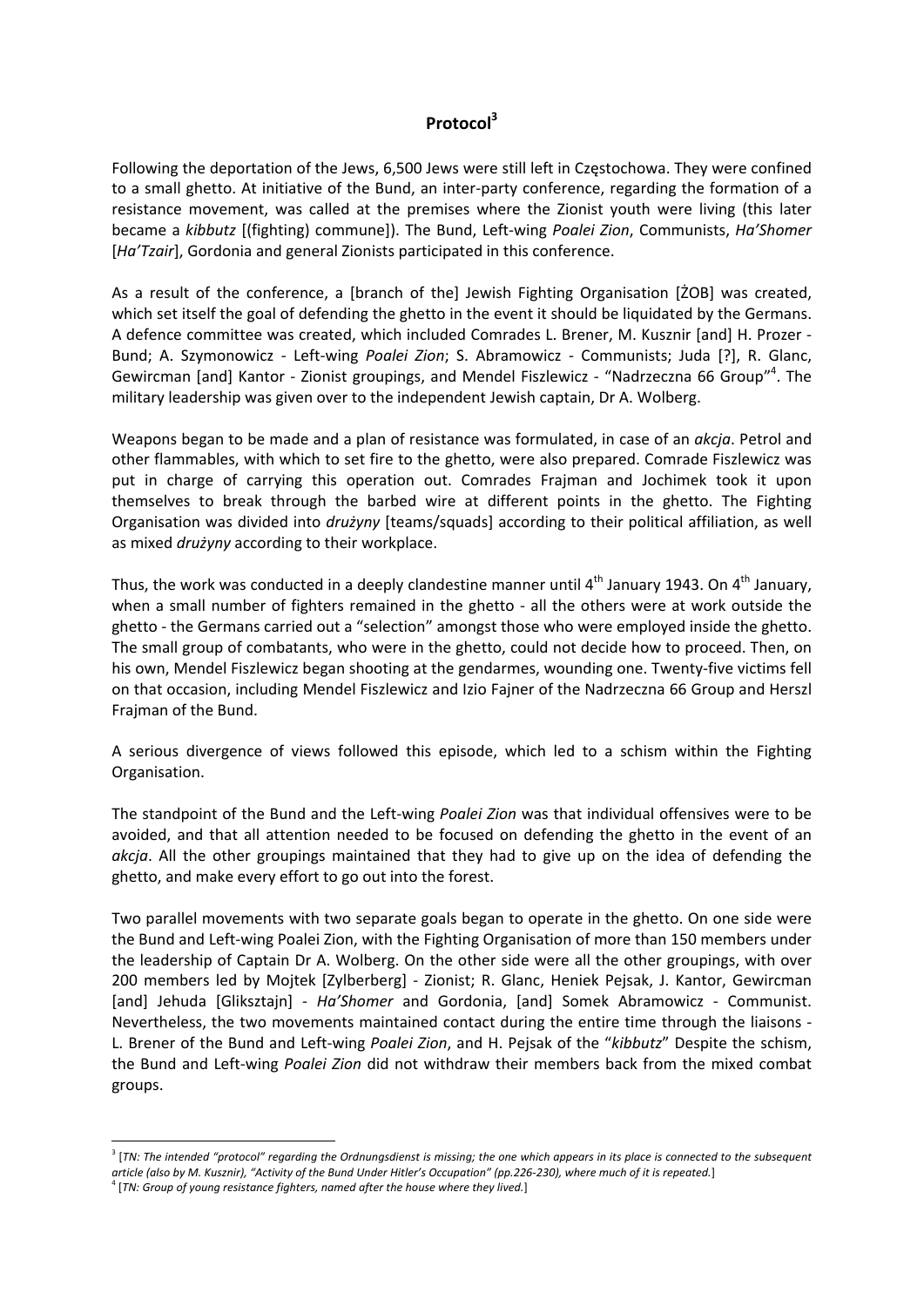Thus, both movements carried their work out – cold, calculated combatants under a conventional [military] leadership on the one hand, and youth filled with ardour, commitment and temperament on the other. The two movements had different *modus operandi*. The former conducted their work in a very clandestine manner. They robbed the German warehouses and sold the materials. With the money, they purchased weapons. Funds were also collected from well-situated and trustworthy individuals for that same purpose. The latter began to confiscate money, clothes, boots, sewing machines and other effects from Jews, which brought much unwanted publicity to the conspiratorial combat movements. This made the difference of opinions even more acute. Various underworld types took advantage of this situation, and began to extort money from Jews at gunpoint, in the name of the Fighting Organisation. These individuals were eliminated by the *kibbutz*. The *kibbutz* began sending out people to make contact with the non‐Jewish underground fighting organisations. This was the hardest and most terrible work. Rywka (Glanc) was in charge of it. As result of the connections formed, the first group of five went, from the ghetto, into the woods. But they died in a battle against a large group of AK<sup>5</sup>. Among the fallen were Romek Fajgenblat (Ha'Shomer), Mojsze Rozenberg (Bund) and three Communists whose names we do not recall.

Afterwards, when a delegate of the  $AL<sup>6</sup>$  came to the ghetto and delivered the news regarding those killed, a protocol was compiled, which he signed. This protocol was placed, along with other important documents, inside a bottle and buried.

It turned out that it was very difficult to establish contacts and that not only the AL operated in the woods, but the AK did also.

Of the ten groups, of five in each, who were later sent out, the only ones who survived were four people who hid in a bunker in the town of Koniecpol. Among those killed was the leader of *Ha'Shomer*, Juda.

Then, more attention began to be paid to the ghetto's defence. Underground tunnels started to be built. With primitive equipment [and] lacking suitable specialists, three gigantic [viz. very long] tunnels were built over the course of three months, of which not even the best civil engineers would have been ashamed. The first tunnel led out from ul. Nadrzeczna 80/82. The well-hidden entrance was through a regular cooking range and led to the storm-drain sewers. Its exit point was at the end of ul. Jaskrowska, in the middle of a field. The second and most important tunnel led from ul. Garncarska 42 to the Stary Rynek [Old Market], where the exit to the "Aryan side" was located. In the building of these two tunnels, every day, hundreds of men were employed daily in two shifts. These men did not go to any work and were provided with night shift workers' certificates, thus being able to receive ration cards and not be persecuted by the German camp leaders. These certificates were issued by a member of the Fighting Organisation, Marzej Krauze, who was an employee of the printing press of the Workers' [Council<sup>7</sup>]. Kantor, from *Ha'Shomer*, was in charge of building the tunnels.

To a certain extent, the cover of the whole operation was also blown by failed contacts ‐ after coming to an agreement with an underground organisation regarding the supply of weaponry, a delegation of the Fighting Organisation ‐ Comrades "Mojtek", Ch. Kantor and Renia Lenczner ‐ went out to Kamionka<sup>8</sup> to accept delivery of a shipment of short weapons [viz. handguns] for the sum of 250,000 *złoty*. When they emerged with the weapons, they were surrounded by Gestapo officers and gendarmes. They started shooting back at them. A few gendarmes fell. "Mojtek" and Kantor

<sup>&</sup>lt;sup>5</sup> [TN: "Armia Krajowa" (Home Army); the dominant resistance movement in German-occupied Poland during the Second World War.]

<sup>&</sup>lt;sup>6</sup> [TN: "Armia Ludowa" (People's Army); a communist partisan force set up by the communist Polish Workers' Party (PPR).]<br><sup>7</sup> [TN: The "Arbeiterrat"; an official body which represented the Jewish forced labourers in Często *fought for their welfare.*]

<sup>8</sup> [*TN: A large hill next to Raków in Częstochowa.*]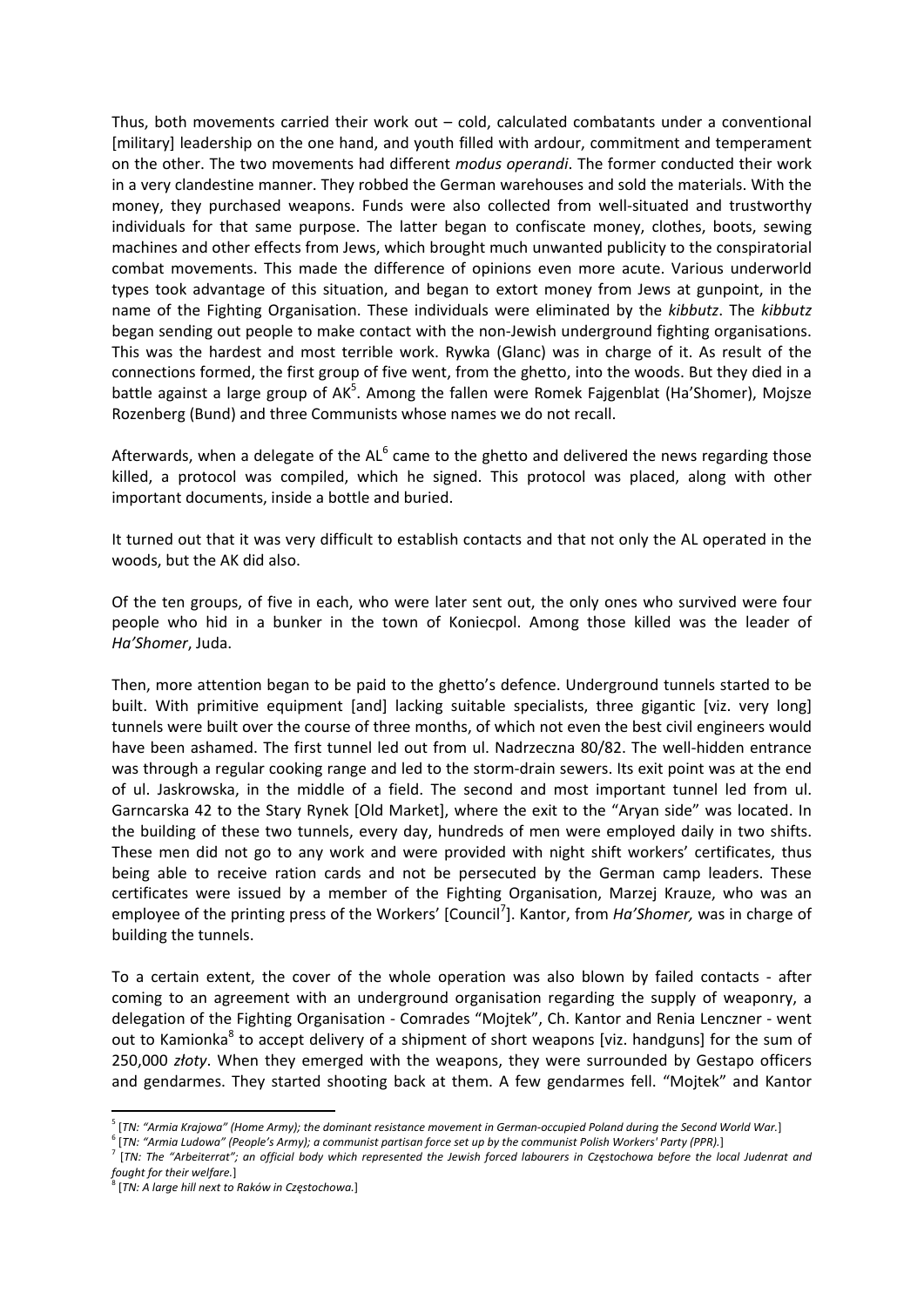were able to break through and escape. Comrade Renia Lenczner was injured, and yet she continued shooting at the gendarmes for as long as she still had bullets. She was captured alive, with a gun in hand. But she betrayed no one and perished at the [hands of the] Gestapo during the course of the interrogation. By then, the Gestapo was already certain that something was happening in the ghetto. They did, in fact, take steps against these activities. They removed the camp leader and replaced him with two gendarmes - the two of the bloodiest hounds - and spread out a net of collaborators.

It was confirmed that "Makel Kulebaika" ([Mordche] Herman) was in contact with the Gestapo. The Fighting Organisation soon eliminated him. The rumour that was spread in the ghetto was that he had fled the ghetto in the company of an SS officer. Later, it was discovered that a Jewish policeman, Rozenberg, was providing the Gestapo with information regarding the Fighting Organisation. He was arrested during the night by the Fighting Organisation. A hearing was held. He obstinately refused to answer the questions that were put before him. A death sentence was issued, which was carried out immediately. The provocateur was buried together with the verdict. The verdict was placed inside a bottle. Among the survivors who participated in this hearing was Abram Czarny, nowadays secretary of the Jewish Regional Committee in Częstochowa.

When the acquisition of armaments became harder by the day, a workshop was established in the ghetto, where home‐made grenades, with great explosive power, were manufactured. The necessary equipment and explosive materials were smuggled in from the munitions factories HASAG, Enro [and] Wulkan and the *Möbellager* [Furniture Camp], where the Jews were employed. This workshop was run by "Jacek" (Heniek Wiernik). The workshop and the grenades, which were made there, were of a high standard. When Comrades Marek and Władek, from Warsaw, toured the workshop, they decided to take it outside the ghetto and expand it, in order to produce grenades not just for Częstochowa. This was never carried out because, two days later, the ghetto was liquidated.

Two more incidents hastened the liquidation of the ghetto and the attack on the combat organisations which they totally expected it. A group of five men, who belonged to the "Nadrzeczna 66 Group", went out to conduct diversion work at the *Ostbahn*. They were caught red‐handed. Four men fell, and twenty‐five of the fifty Jews, working at the *Ostbahn,* were shot in reprisal.

The second incident was when a delegation of three people – Rywka, Hipek [Hajman] and "Lalka<sup>9</sup>" – travelled to Warsaw to buy weapons. However, they did not have enough money for the expedition. Hipek returned alone late in the evening and entered the ghetto, together with the workers from Enro. A random search took place at the entrance and a *Kennkarte* [German ID card] was found on him. He was arrested and held by the Jewish *Ordnungsdienst*. The Central Command was not in the ghetto and the fighters had no weapons. They then borrowed weapons from the Bund, with which they terrorised the whole police station and freed Hipek. This made the Germans burn with great rage.

During the time the ghetto was in existence, two announcements were published in the Yiddish and Polish languages. One was a May Day announcement and the other was an appeal to the Polish population to aid the Fighting Organisation.

On 23<sup>rd</sup> June, the commander of the Bundist Fighting Organisation, Captain Dr Wolberg, was unexpectedly taken away and murdered by the *Schutzpolizei*. The Fighting Organisation suddenly found itself without military leadership and it became completely disoriented. Two days later, on 25<sup>th</sup> June 1943, the Gestapo and gendarmerie mounted an attack on the bunkers with held weapons and the tunnels. A tragic battle ensued, in which the majority of the fighters fell, including Mojtek,

 <sup>9</sup> [*TN: "Little Doll"; Icek "Lala" Windman.*]